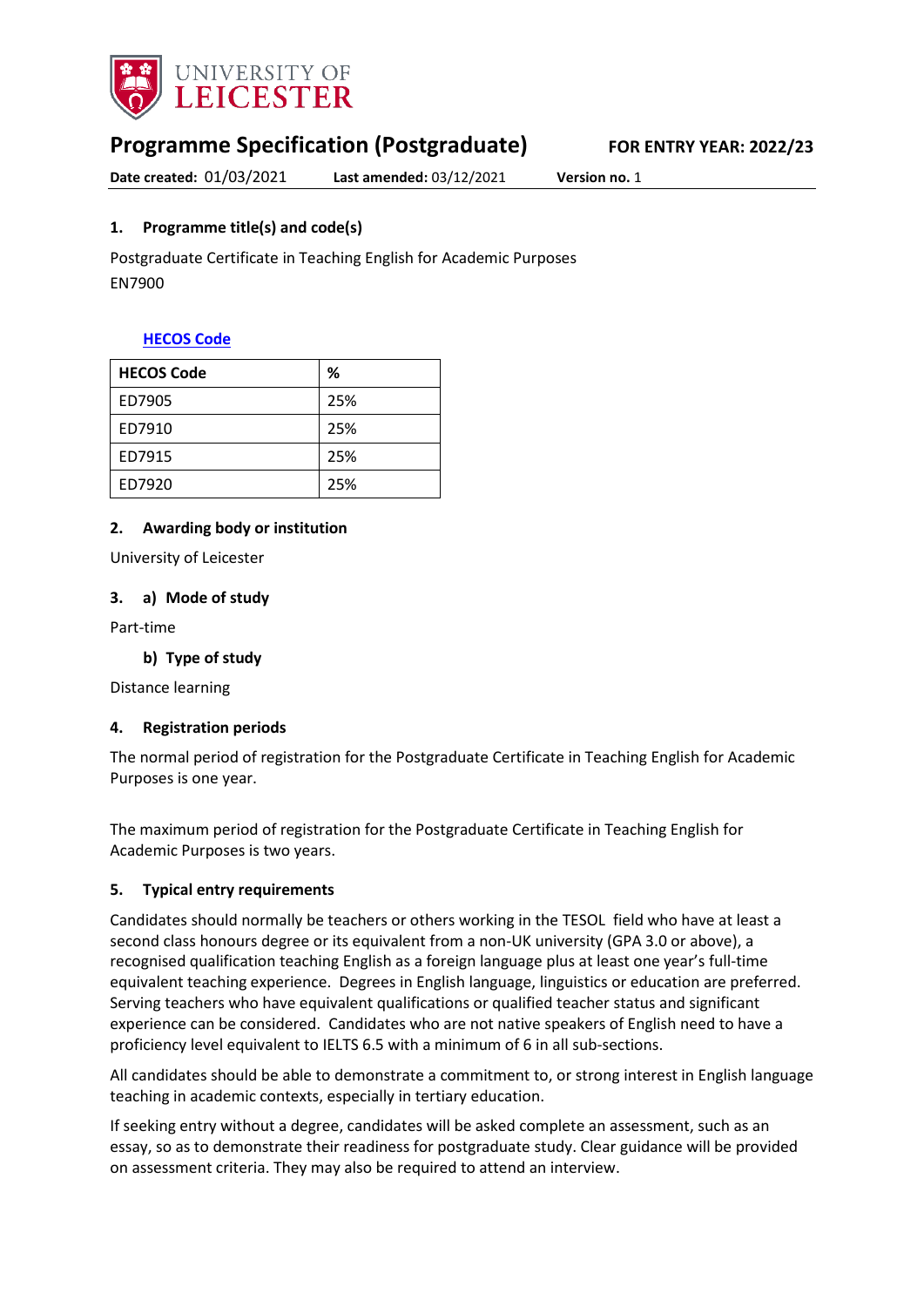#### **6. Accreditation of Prior Learning**

No APL is permitted.

#### **7. Programme aims**

The programme aims to:

- Provide the opportunity for participants to further their knowledge across the range of key concepts and issues related to teaching EAP
- Develop the core competencies required for the design and delivery of effective teaching programmes in EAP
- Enhance participants' employment prospects within the field of EAP by providing the opportunity to gain a specialist postgraduate qualification and develop the knowledge and skills required of an expert EAP practitioner
- Develop participants' abilities to manage, reflect and enhance their own learning
- Provide participants with opportunities to extend their range of transferable skills, including study and research skills
- Contribute to the internationalization and quality of life-long education and continuing professional development by providing a flexible entry requirement route and giving students from different languages and cultural backgrounds fair access to the programme.

The general teaching aims of the programme are to develop the knowledge and skills required of an expert EAP practitioner. The programme therefore aims to cover the core elements that situate expert practitioners within their professional contexts. These elements are identified by and mapped against the BALEAP<sup>[1](#page-1-0)</sup> competency framework. They are:

- Academic Values and Practices (academic contexts, academic discourse, disciplinary differences)
- EAP students (learning experiences and expectations, critical thinking, student autonomy)
- Assessment and feedback (language and skills competence, formative and summative assessment, marking and feedback)
- Assessment and Feedback (assessing language and skills, marking and giving feedback, tracking students' progress)
- Teaching Practices (approaches to EAP syllabus, integrating learning technologies, planning and EAP lesson)

### **8. Reference points used to inform the programme specification**

- QAA Benchmarking Statement
- Framework for Higher Education Qualifications (FHEQ)
- UK Quality Code for Higher Education
- [University Learning](https://www2.le.ac.uk/offices/sas2/quality/learnteach) Strategy
- [University Assessment Strategy](https://www2.le.ac.uk/offices/sas2/quality/learnteach)
- University of Leicester Periodic Developmental Review Report
- External Examiners' reports (annual)
- United Nations Education for Sustainable Development Goals
- Student Destinations Data

**.** 

- [University of Leicester Learning and Teaching Strategy 2011-2016](http://www2.le.ac.uk/offices/sas2/quality/learnteach)
- University of Leicester Periodic Developmental Review Report
- External Examiners' reports (annual)
- University of Leicester Employability Strategy

<span id="page-1-0"></span><sup>1</sup> BALEAP is the leading professional body in the UK higher education sector for teachers of English for Academic Purposes. A copy of the framework is available at<https://www.baleap.org/accreditation/individuals>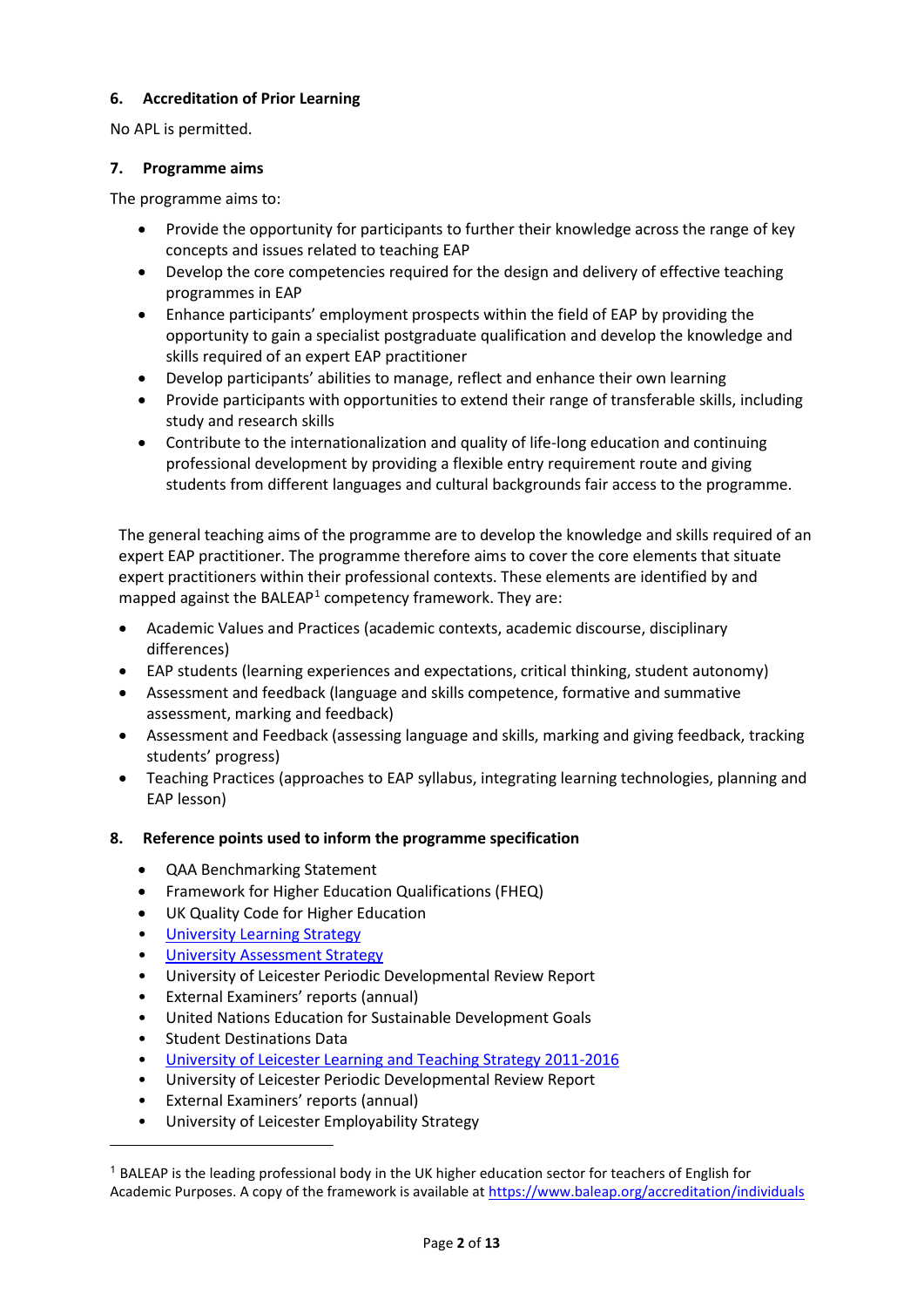- University of Leicester Transferable Skills Framework and Checklist
- University of Leicester Guide to Writing Intended Learning Outcomes
- Checklist for Accessible Curriculum Design
- BALEAP Competency Framework for Teachers of English for Academic Purposes
- PgCert TEAP Students' feedback

#### **9. Programme Outcomes**

Unless otherwise stated, programme outcomes apply to all awards specified in [1.](#page-0-0) Programme title(s).

#### **Discipline specific knowledge and competencies**

#### i) Knowledge

| <b>Intended Learning</b><br><b>Outcomes</b>                                                                            | <b>Teaching and Learning Methods</b>                                                 | <b>How Demonstrated?</b> |
|------------------------------------------------------------------------------------------------------------------------|--------------------------------------------------------------------------------------|--------------------------|
| Demonstrate knowledge of<br>the theoretical and<br>pedagogical elements of<br><b>English for Academic</b><br>purposes. | Directed reading<br>Independent reading<br>Course materials for guided self<br>study | All assignments          |
|                                                                                                                        | Individual tutorials<br>Participation in synchronous reading<br>group seminars       |                          |

#### ii) Concepts

| <b>Intended Learning</b><br><b>Outcomes</b>                                                               | <b>Teaching and Learning Methods</b>                                                                                                                                   | <b>How Demonstrated?</b> |
|-----------------------------------------------------------------------------------------------------------|------------------------------------------------------------------------------------------------------------------------------------------------------------------------|--------------------------|
| Demonstrate knowledge and<br>understanding of the key<br>conceptual principles within<br>the field of EAP | Directed reading<br>Independent reading<br>Course materials for guided self<br>study<br>Individual tutorials<br>Participation in synchronous reading<br>group seminars | All assignments          |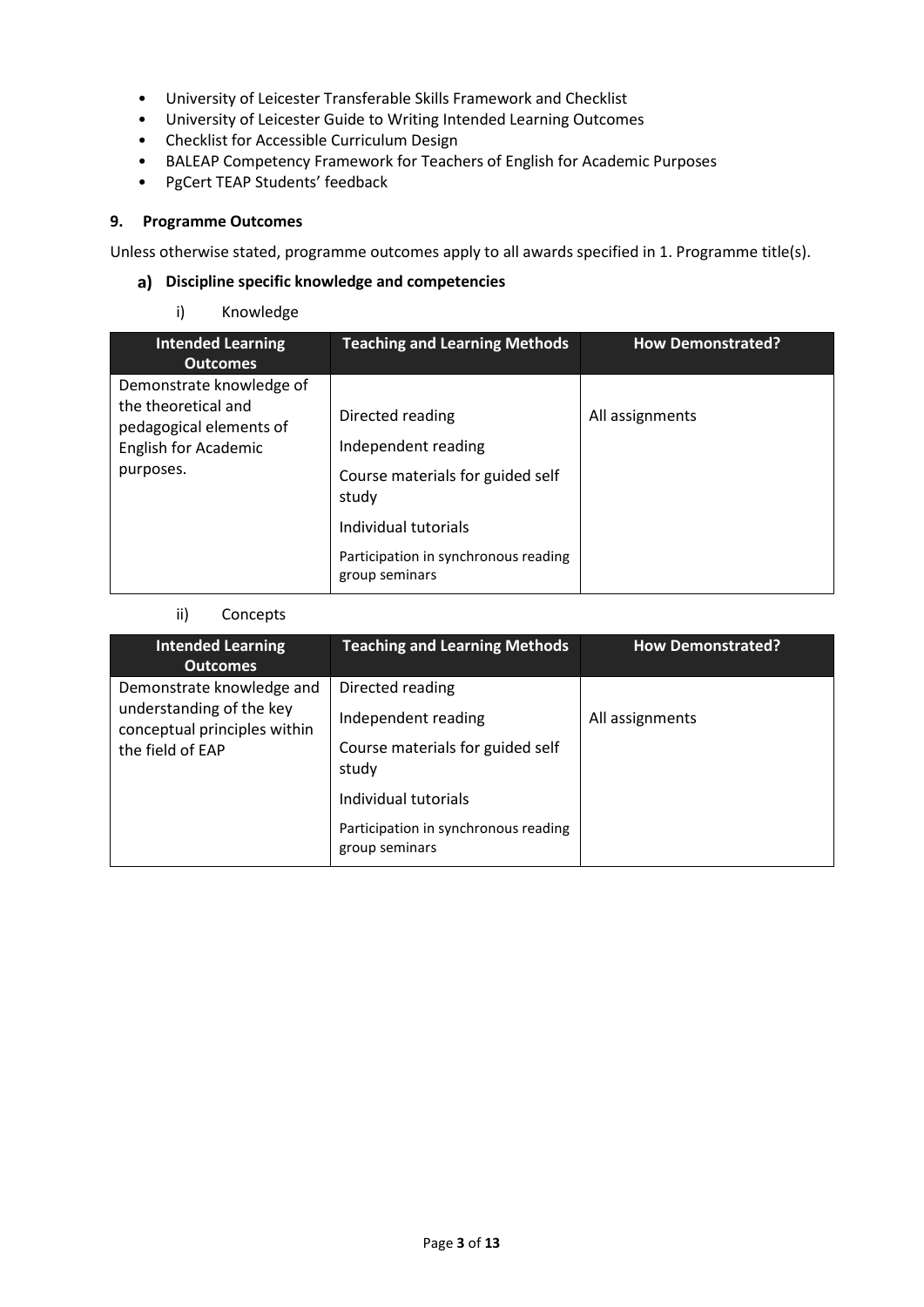iii) Techniques

| <b>Teaching and Learning Methods</b>                          | <b>How Demonstrated?</b> |
|---------------------------------------------------------------|--------------------------|
| Directed reading                                              | All Assignments          |
| Independent reading                                           | Discussion forum posts   |
| Course materials for guided self<br>study                     |                          |
| Individual tutorials                                          |                          |
| Participation in asynchronous<br><b>Blackborad activities</b> |                          |
| Participation in synchronous<br>reading group seminars        |                          |
|                                                               |                          |
|                                                               | All Assignments          |
| Independent reading                                           | Discussion forum posts   |
| Course materials for guided self<br>study                     |                          |
| Individual tutorials                                          |                          |
| Participation in asynchronous<br><b>Blackborad activities</b> |                          |
| Participation in synchronous<br>reading group seminars        |                          |
|                                                               | Directed reading         |

## iv) Critical analysis

| <b>Intended Learning</b><br><b>Outcomes</b>                                                                  | <b>Teaching and Learning Methods</b>                                                                                                                                                                                                    | <b>How Demonstrated?</b>                  |
|--------------------------------------------------------------------------------------------------------------|-----------------------------------------------------------------------------------------------------------------------------------------------------------------------------------------------------------------------------------------|-------------------------------------------|
| An ability to critically<br>evaluate principles, concepts<br>and ideas encountered in<br>relevant literature | Directed reading<br>Independent reading<br>Course materials for guided self<br>study<br>Individual tutorials<br>Participation in asynchronous<br><b>Blackborad activities</b><br>Participation in synchronous<br>reading group seminars | All Assignments<br>Discussion forum posts |
|                                                                                                              |                                                                                                                                                                                                                                         |                                           |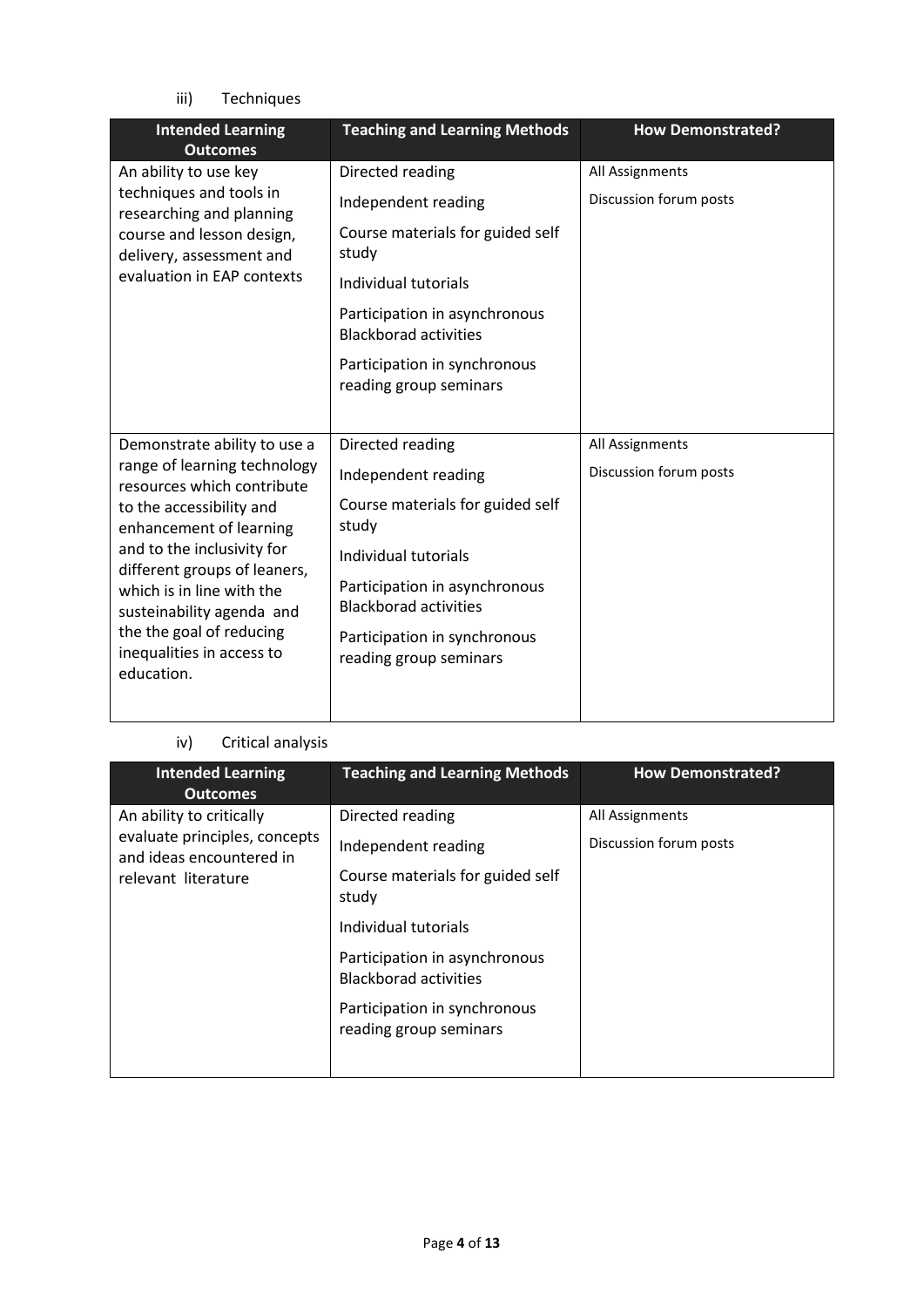| <b>Intended Learning</b><br><b>Outcomes</b>                                                                                                                           | <b>Teaching and Learning Methods</b>                                                                                                                                          | <b>How Demonstrated?</b>                  |
|-----------------------------------------------------------------------------------------------------------------------------------------------------------------------|-------------------------------------------------------------------------------------------------------------------------------------------------------------------------------|-------------------------------------------|
| Demonstrate an ability to<br>evaluate EAP materials,<br>approaches, lessons and<br>programmes using relevant<br>knowledge and concepts, and<br>appropriate techniques | Directed reading<br>Independent reading<br>Course materials for guided self<br>study<br>Individual tutorials<br>Participation in asynchronous<br><b>Blackborad activities</b> | All Assignments<br>Discussion forum posts |
|                                                                                                                                                                       | Participation in synchronous<br>reading group seminars                                                                                                                        |                                           |

## v) Presentation

| <b>Intended Learning</b><br><b>Outcomes</b>                                                                                                                                                                                 | <b>Teaching and Learning Methods</b>                                                                                                                                                                                                    | <b>How Demonstrated?</b>                  |
|-----------------------------------------------------------------------------------------------------------------------------------------------------------------------------------------------------------------------------|-----------------------------------------------------------------------------------------------------------------------------------------------------------------------------------------------------------------------------------------|-------------------------------------------|
| An ability to produce key<br>documents required for the<br>design and delivery of EAP<br>courses and lessons to an<br>acceptable professional<br>standard, such as lesson<br>plans, questionnaires, and<br>schemes of work. | Directed reading<br>Independent reading<br>Course materials for guided self<br>study<br>Individual tutorials<br>Participation in asynchronous<br><b>Blackborad activities</b><br>Participation in synchronous<br>reading group seminars | All Assignments<br>Discussion forum posts |

## vi) Appraisal of evidence

| <b>Intended Learning</b><br><b>Outcomes</b>                                                                          | <b>Teaching and Learning Methods</b>                                                                                                              | <b>How Demonstrated?</b>                  |
|----------------------------------------------------------------------------------------------------------------------|---------------------------------------------------------------------------------------------------------------------------------------------------|-------------------------------------------|
| An ability to collect and<br>analyse evidence in order to<br>determine the effectiveness<br>of EAP programme design, | Directed reading<br>Independent reading<br>Course materials for guided self                                                                       | All Assignments<br>Discussion forum posts |
| delivery and assessment                                                                                              | study<br>Individual tutorials<br>Participation in asynchronous<br>Blackborad activities<br>Participation in synchronous<br>reading group seminars |                                           |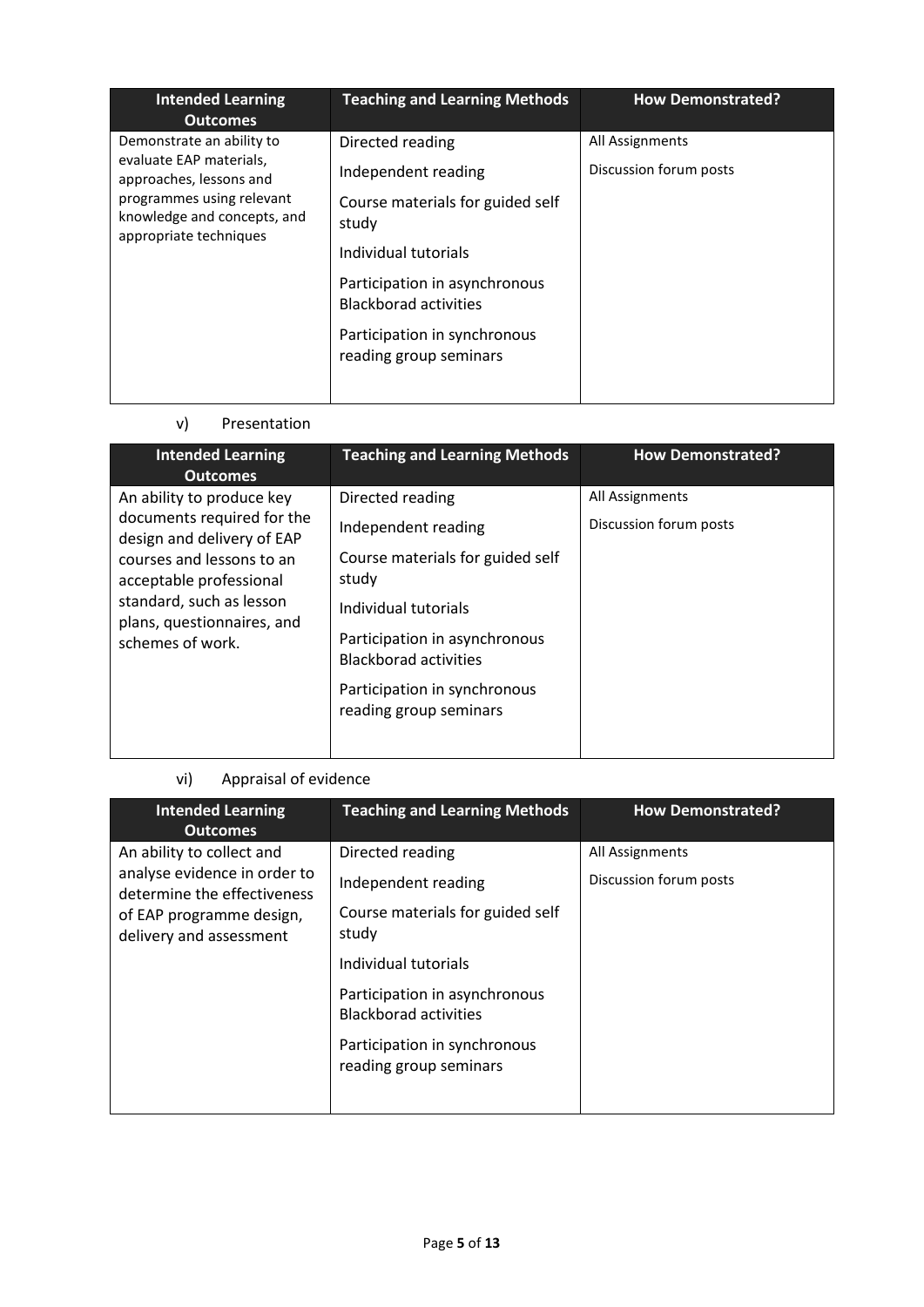| <b>Intended Learning</b><br><b>Outcomes</b>                                                                              | <b>Teaching and Learning Methods</b>                                                                                                                                                                                                    | <b>How Demonstrated?</b>                  |
|--------------------------------------------------------------------------------------------------------------------------|-----------------------------------------------------------------------------------------------------------------------------------------------------------------------------------------------------------------------------------------|-------------------------------------------|
| Demonstrate an ability to<br>use the principles of<br>reflective practice to<br>enhance EAP practitioner<br>competencies | Directed reading<br>Independent reading<br>Course materials for guided self<br>study<br>Individual tutorials<br>Participation in asynchronous<br><b>Blackborad activities</b><br>Participation in synchronous<br>reading group seminars | All Assignments<br>Discussion forum posts |

## **b)** Transferable skills

i) Research skills

| <b>Intended Learning</b><br><b>Outcomes</b>  | <b>Teaching and Learning Methods</b>                          | <b>How Demonstrated?</b> |
|----------------------------------------------|---------------------------------------------------------------|--------------------------|
| Access, retrieve, organise                   | Directed reading                                              | All Assignments          |
| and present information<br>from a variety of | Independent reading                                           | Discussion forum posts   |
| academically appropriate<br>sources          | Course materials for guided self<br>study                     |                          |
|                                              | Individual tutorials                                          |                          |
|                                              | Participation in asynchronous<br><b>Blackborad activities</b> |                          |
|                                              | Participation in synchronous<br>reading group seminars        |                          |
|                                              |                                                               |                          |
| Demonstrate critical thinking                | Directed reading                                              | All Assignments          |
| and analytical skills                        | Independent reading                                           | Discussion forum posts   |
|                                              | Course materials for guided self<br>study                     |                          |
|                                              | Individual tutorials                                          |                          |
|                                              | Participation in asynchronous<br><b>Blackborad activities</b> |                          |
|                                              | Participation in synchronous<br>reading group seminars        |                          |
|                                              |                                                               |                          |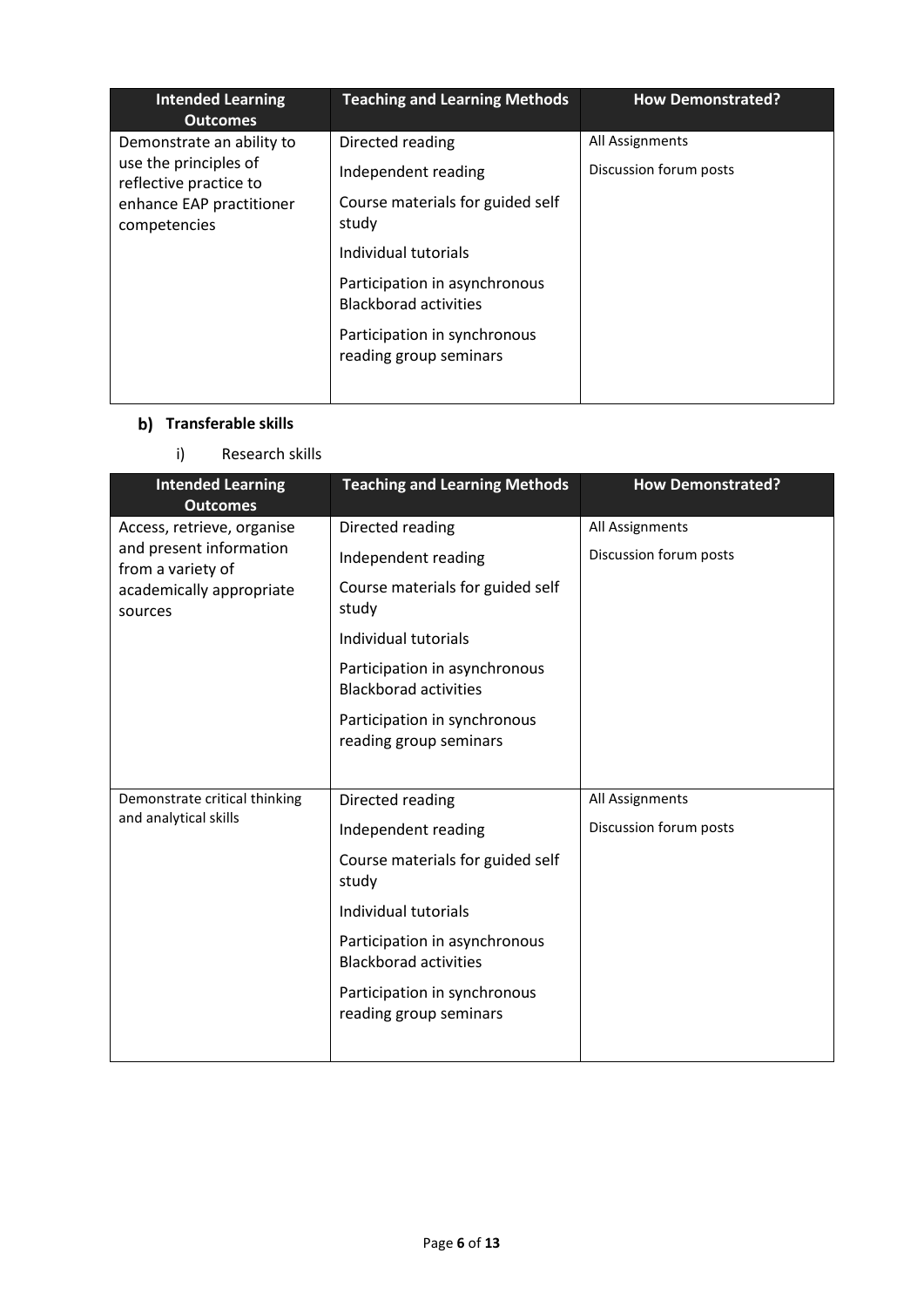#### ii) Communication skills

| <b>Intended Learning</b><br><b>Outcomes</b>                                                        | <b>Teaching and Learning Methods</b>                                                                                                                                                                                                    | <b>How Demonstrated?</b>                  |
|----------------------------------------------------------------------------------------------------|-----------------------------------------------------------------------------------------------------------------------------------------------------------------------------------------------------------------------------------------|-------------------------------------------|
| An ability to communicate<br>through the written mode in<br>an effective and appropriate<br>manner | Directed reading<br>Independent reading<br>Course materials for guided self<br>study<br>Individual tutorials<br>Participation in asynchronous<br><b>Blackborad activities</b><br>Participation in synchronous<br>reading group seminars | All Assignments<br>Discussion forum posts |

#### iii) Data presentation

| <b>Intended Learning</b><br><b>Outcomes</b>          | <b>Teaching and Learning Methods</b>                          | <b>How Demonstrated?</b> |
|------------------------------------------------------|---------------------------------------------------------------|--------------------------|
| Organise and present                                 | Directed reading                                              | All Assignments          |
| information gathered<br>through research clearly and | Independent reading                                           | Discussion forum posts   |
| effectively                                          | Course materials for guided self<br>study                     |                          |
|                                                      | Individual tutorials                                          |                          |
|                                                      | Participation in asynchronous<br><b>Blackborad activities</b> |                          |
|                                                      | Participation in synchronous<br>reading group seminars        |                          |
|                                                      |                                                               |                          |
| Write and present work to a                          | Directed reading                                              | All Assignments          |
| professional standard and to<br>deadlines            | Independent reading                                           | Discussion forum posts   |
|                                                      | Course materials for guided self<br>study                     |                          |
|                                                      | Individual tutorials                                          |                          |
|                                                      | Participation in asynchronous<br><b>Blackborad activities</b> |                          |
|                                                      | Participation in synchronous<br>reading group seminars        |                          |
|                                                      |                                                               |                          |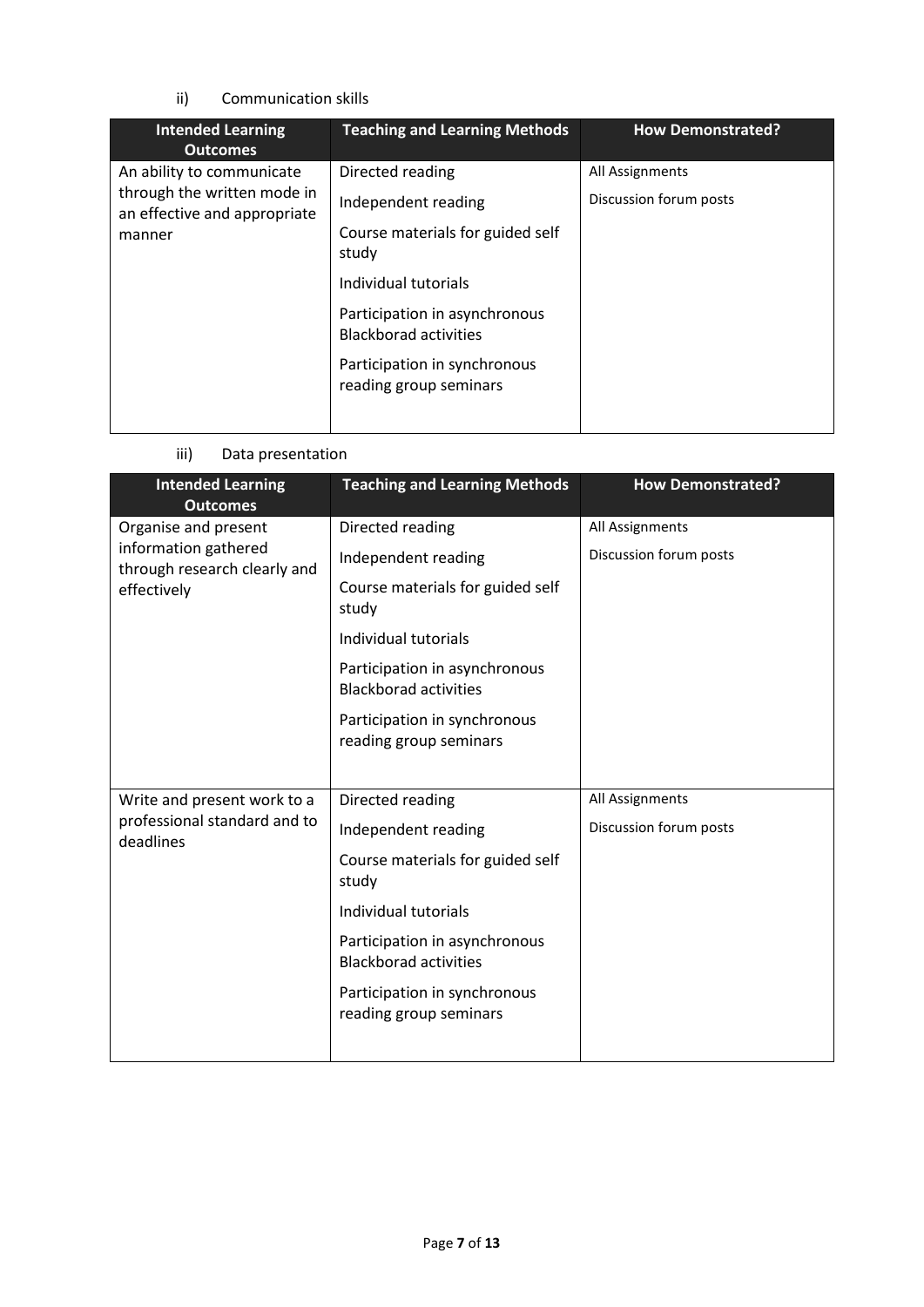#### iv) Information technology

| <b>Intended Learning</b><br><b>Outcomes</b>                                                                                                              | <b>Teaching and Learning Methods</b>                                                                                                                                                                                                    | <b>How Demonstrated?</b>                  |
|----------------------------------------------------------------------------------------------------------------------------------------------------------|-----------------------------------------------------------------------------------------------------------------------------------------------------------------------------------------------------------------------------------------|-------------------------------------------|
| Make effective use of<br>information technology<br>when researching, planning,<br>delivering and evaluating<br>tasks, lessons and/or whole<br>programmes | Directed reading<br>Independent reading<br>Course materials for guided self<br>study<br>Individual tutorials<br>Participation in asynchronous<br><b>Blackborad activities</b><br>Participation in synchronous<br>reading group seminars | All Assignments<br>Discussion forum posts |

## v) Problem solving

| <b>Intended Learning</b><br><b>Outcomes</b>   | <b>Teaching and Learning Methods</b>                          | <b>How Demonstrated?</b> |
|-----------------------------------------------|---------------------------------------------------------------|--------------------------|
| An ability to contextualize                   | Directed reading                                              | All Assignments          |
| problems within their<br>situational settings | Independent reading                                           | Discussion forum posts   |
|                                               | Course materials for guided self<br>study                     |                          |
|                                               | Individual tutorials                                          |                          |
|                                               | Participation in asynchronous<br><b>Blackborad activities</b> |                          |
|                                               | Participation in synchronous<br>reading group seminars        |                          |
|                                               |                                                               |                          |
| An ability to contextualize                   | Directed reading                                              | All Assignments          |
| problems within their<br>situational settings | Independent reading                                           | Discussion forum posts   |
|                                               | Course materials for guided self<br>study                     |                          |
|                                               | Individual tutorials                                          |                          |
|                                               | Participation in asynchronous<br><b>Blackborad activities</b> |                          |
|                                               | Participation in synchronous<br>reading group seminars        |                          |
|                                               |                                                               |                          |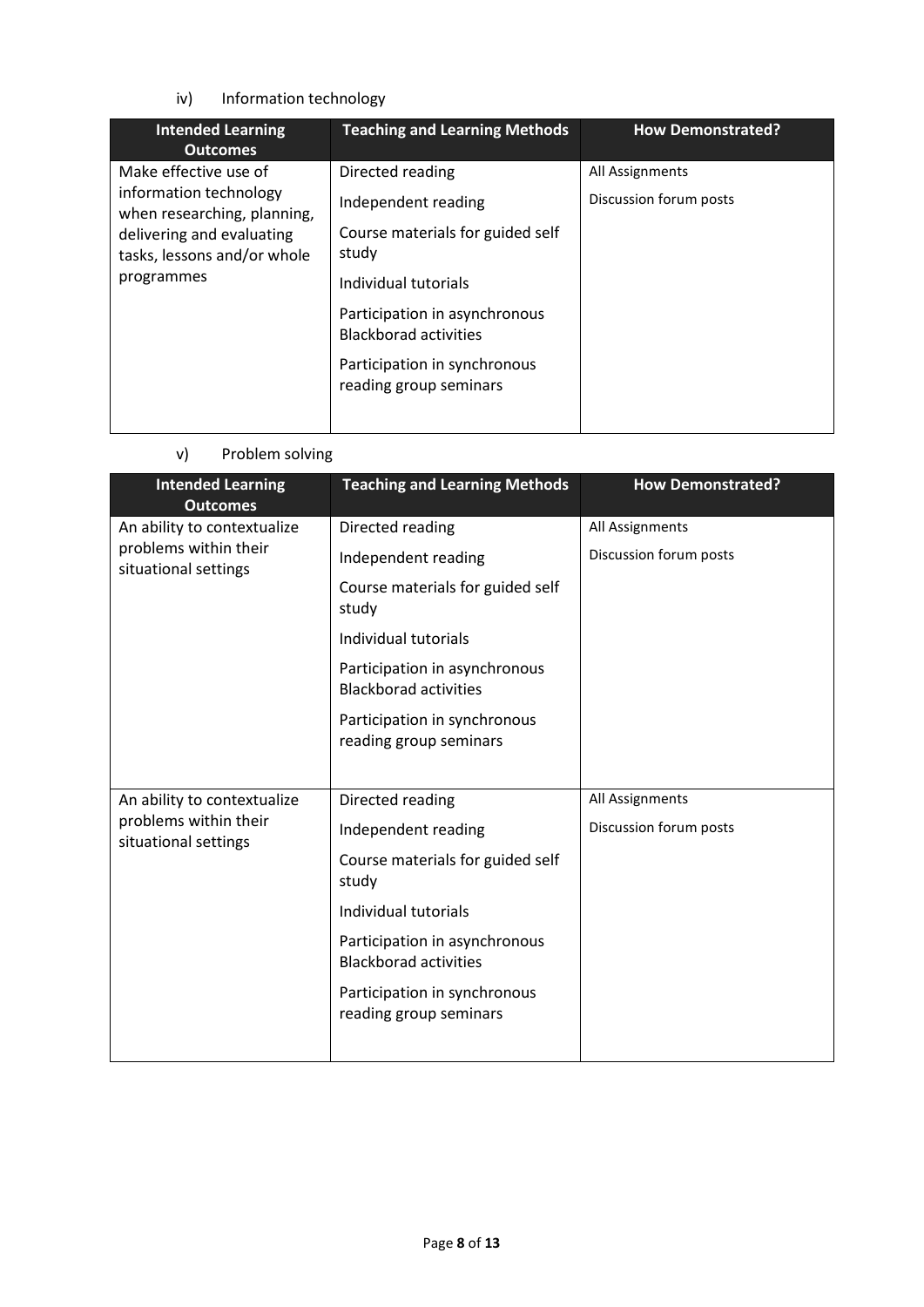| <b>Intended Learning</b><br><b>Outcomes</b>                                                                                                                      | <b>Teaching and Learning Methods</b>                                                                                                                                                                                                    | <b>How Demonstrated?</b>                  |
|------------------------------------------------------------------------------------------------------------------------------------------------------------------|-----------------------------------------------------------------------------------------------------------------------------------------------------------------------------------------------------------------------------------------|-------------------------------------------|
| Provide a sound justification<br>when in putting forward<br>solutions to complex<br>problems, including an<br>awareness of the limitations<br>of these solutions | Directed reading<br>Independent reading<br>Course materials for guided self<br>study<br>Individual tutorials<br>Participation in asynchronous<br><b>Blackborad activities</b><br>Participation in synchronous<br>reading group seminars | All Assignments<br>Discussion forum posts |
|                                                                                                                                                                  |                                                                                                                                                                                                                                         |                                           |

vi) Working relationships

| <b>Intended Learning</b><br><b>Outcomes</b>                                                                                                                                                            | <b>Teaching and Learning Methods</b>                                                                                                                                                                                                    | <b>How Demonstrated?</b>                  |
|--------------------------------------------------------------------------------------------------------------------------------------------------------------------------------------------------------|-----------------------------------------------------------------------------------------------------------------------------------------------------------------------------------------------------------------------------------------|-------------------------------------------|
| An ability to establish and<br>maintain effective working<br>relations through<br>demonstrating a willingness<br>to engage and participate<br>with others in an<br>appropriate, professional<br>manner | Directed reading<br>Independent reading<br>Course materials for guided self<br>study<br>Individual tutorials<br>Participation in asynchronous<br><b>Blackborad activities</b><br>Participation in synchronous<br>reading group seminars | All Assignments<br>Discussion forum posts |

## vii) Managing learning

| <b>Teaching and Learning Methods</b>                                                                                                                                                                                                    | <b>How Demonstrated?</b>                  |
|-----------------------------------------------------------------------------------------------------------------------------------------------------------------------------------------------------------------------------------------|-------------------------------------------|
| Directed reading<br>Independent reading<br>Course materials for guided self<br>study<br>Individual tutorials<br>Participation in asynchronous<br><b>Blackborad activities</b><br>Participation in synchronous<br>reading group seminars | All Assignments<br>Discussion forum posts |
|                                                                                                                                                                                                                                         |                                           |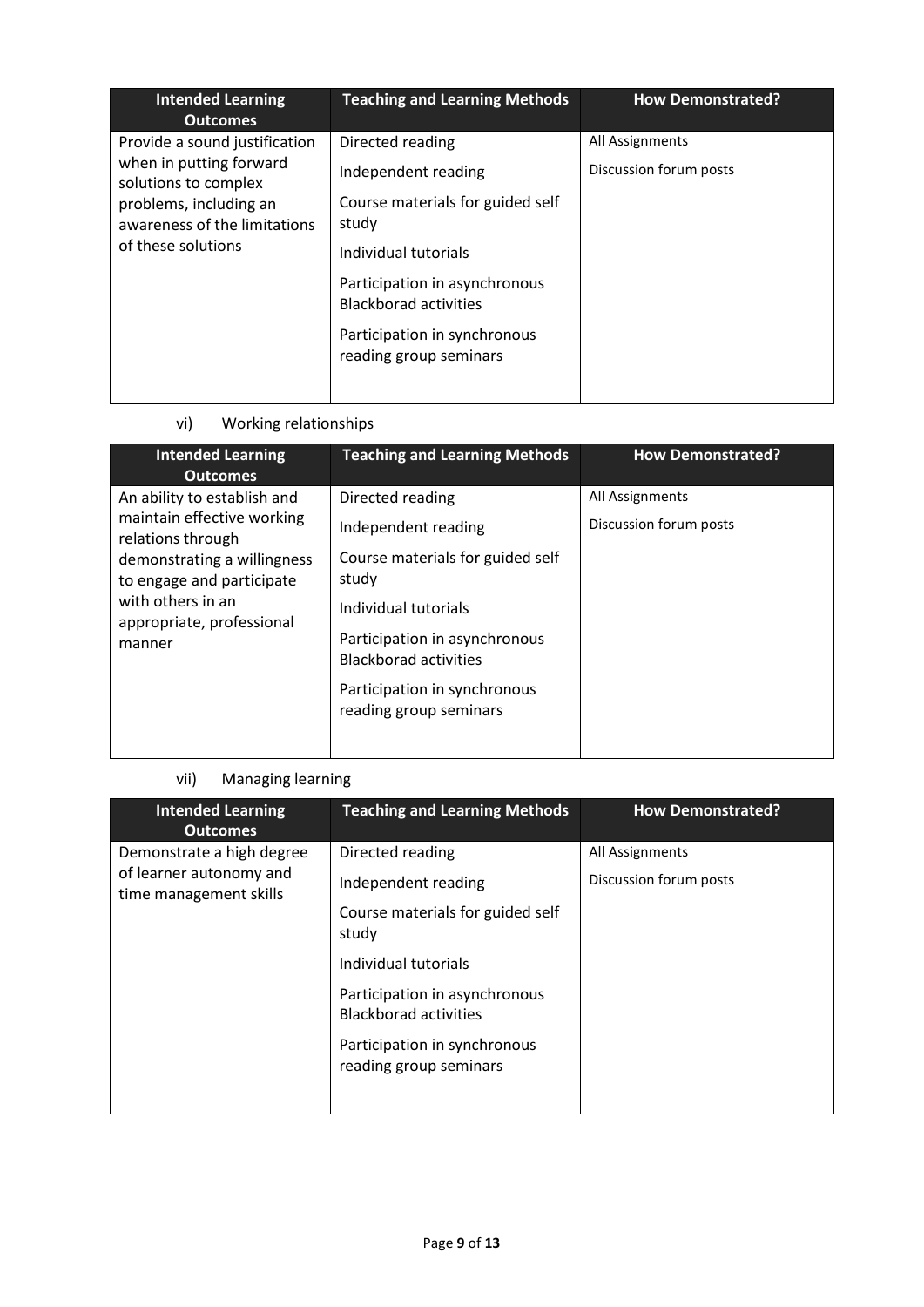viii) Career management

| <b>Intended Learning</b><br><b>Outcomes</b>         | <b>Teaching and Learning Methods</b>                          | <b>How Demonstrated?</b> |
|-----------------------------------------------------|---------------------------------------------------------------|--------------------------|
| Demonstrate understanding                           | Directed reading                                              | All Assignments          |
| of the competencies<br>required to become an        | Independent reading                                           | Discussion forum posts   |
| expert practitioner in the<br>field of EAP          | Course materials for guided self<br>study                     |                          |
|                                                     | Individual tutorials                                          |                          |
|                                                     | Participation in asynchronous<br><b>Blackborad activities</b> |                          |
|                                                     | Participation in synchronous<br>reading group seminars        |                          |
|                                                     |                                                               |                          |
| Demonstrate understanding                           | Directed reading                                              | All Assignments          |
| of the importance of<br>continuing professional     | Independent reading                                           | Discussion forum posts   |
| development, research and<br>scholarship to develop | Course materials for guided self<br>study                     |                          |
| professional learning and<br>teaching practice      | Individual tutorials                                          |                          |
|                                                     | Participation in asynchronous<br><b>Blackborad activities</b> |                          |
|                                                     | Participation in synchronous<br>reading group seminars        |                          |
|                                                     |                                                               |                          |

#### **10. Special features**

- As there are currently very few specialist postgraduate programmes available for existing or prospective teachers of EAP, this programme provides a scarce opportunity for continuing professional development and advanced level study within the field of EAP.
- The programme is mapped closely to an external framework which identifies key competencies for teachers of EAP.
- The programme is available through distance learning only.

#### **11. Indicators of programme quality**

- External Examiner reports
- Quality of student work
- Extent of engagement on the programme evidenced by activities such as participation in online discussion forums
- Impact on career development of the participants that successfully completing the programme
- Participant feedback and willingness to recommend the programme

#### **12. Criteria for award and classification**

This programme follows the standard scheme of taught postgraduate award and classification set out i[n Senate Regulations](http://www.le.ac.uk/senate-regulations) – see the version of *Senate Regulation 6 governing taught postgraduate programmes of study* relevant to year of entry.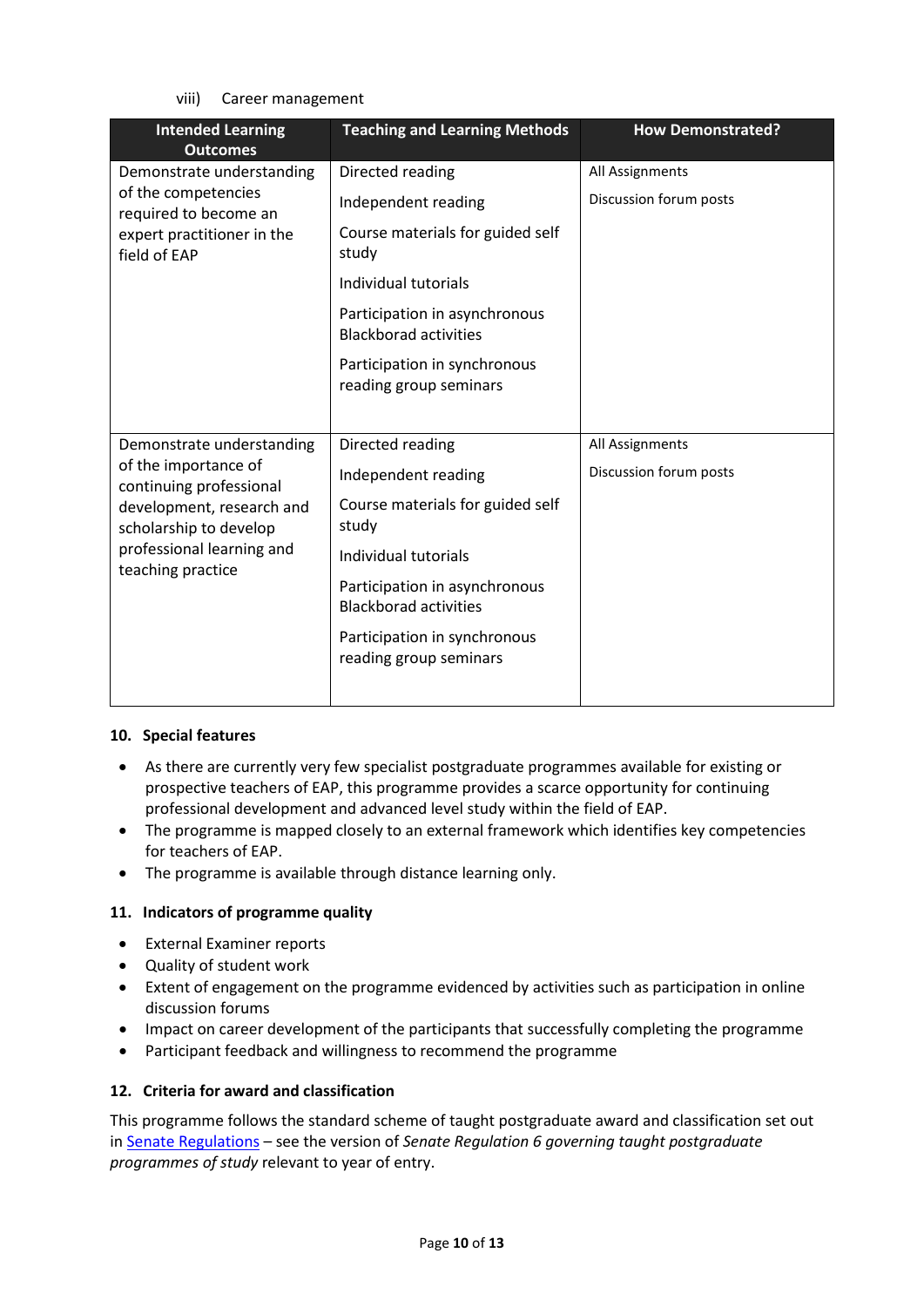#### **13. Progression points**

As defined i[n Senate Regulations](http://www.le.ac.uk/senate-regulation6) - refer to the version of *Senate Regulation 6 governing taught postgraduate programmes of study* relevant to year of entry.

In cases where a student has failed to meet a requirement to progress he or she will be required to withdraw from the course and a recommendation will be made to the Board of Examiners for an intermediate/exit award where appropriate.

#### **14. Rules relating to re-sits or re-submissions**

As defined i[n Senate Regulations](http://www.le.ac.uk/senate-regulation6) - refer to the version of *Senate Regulation 6 governing taught postgraduate programmes of study* relevant to year of entry.

#### **15. External Examiners reports**

The details of the External Examiner(s) for this programme and the most recent External Examiners' reports for this programme can be found at [exampapers@Leicester](https://exampapers.le.ac.uk/) [log-in required]

**16. Additional features** (e.g. timetable for admissions)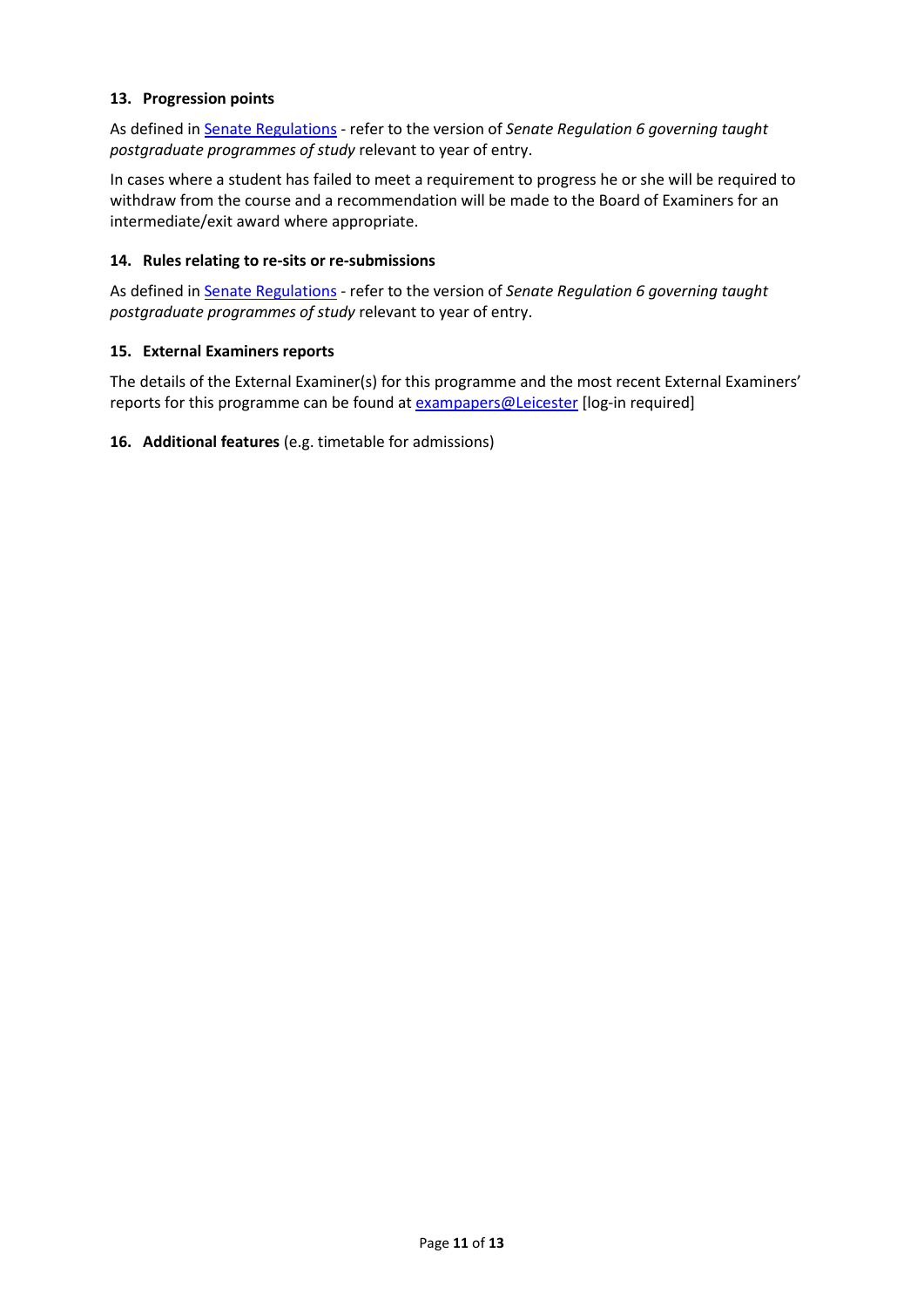

# **Programme Specification (Postgraduate) FOR ENTRY YEAR:** Choose an item.

**Date created:** Click or tap here to enter text. **Last amended:** Click or tap to enter a date. **Version no.** Choose an item.

#### **Appendix 1: Programme structure (programme regulations)**

The University regularly reviews its programmes and modules to ensure that they reflect the current status of the discipline and offer the best learning experience to students. On occasion, it may be necessary to alter particular aspects of a course or module.

#### **Updates to the programme**

| --<br>Academic year affected | <b>Module Code(s)</b><br>. . | <b>Update</b> |
|------------------------------|------------------------------|---------------|
|                              |                              |               |

Postgraduate Certificate in Teaching English for Academic Purposes

#### **Credit breakdown**

| <b>Status</b>        | <b>Year long</b> | Semester 1 | Semester 2 | Other delivery<br>period |
|----------------------|------------------|------------|------------|--------------------------|
| Core taught          | n/a              | 15 credits | 45 credits | n/a                      |
| Optional             | n/a              | n/a        | n/a        | n/a                      |
| Dissertation/project | n/a              | n/a        | n/a        | n/a                      |

Choose an item. credits in total

#### **Level 7/Year 1 2021/22**

#### Core modules

| <b>Delivery period</b> | Code   | <b>Title</b>                         | <b>Credits</b> |
|------------------------|--------|--------------------------------------|----------------|
| Term 1                 | ED7905 | <b>Academic Values and Practices</b> | 15 credits     |